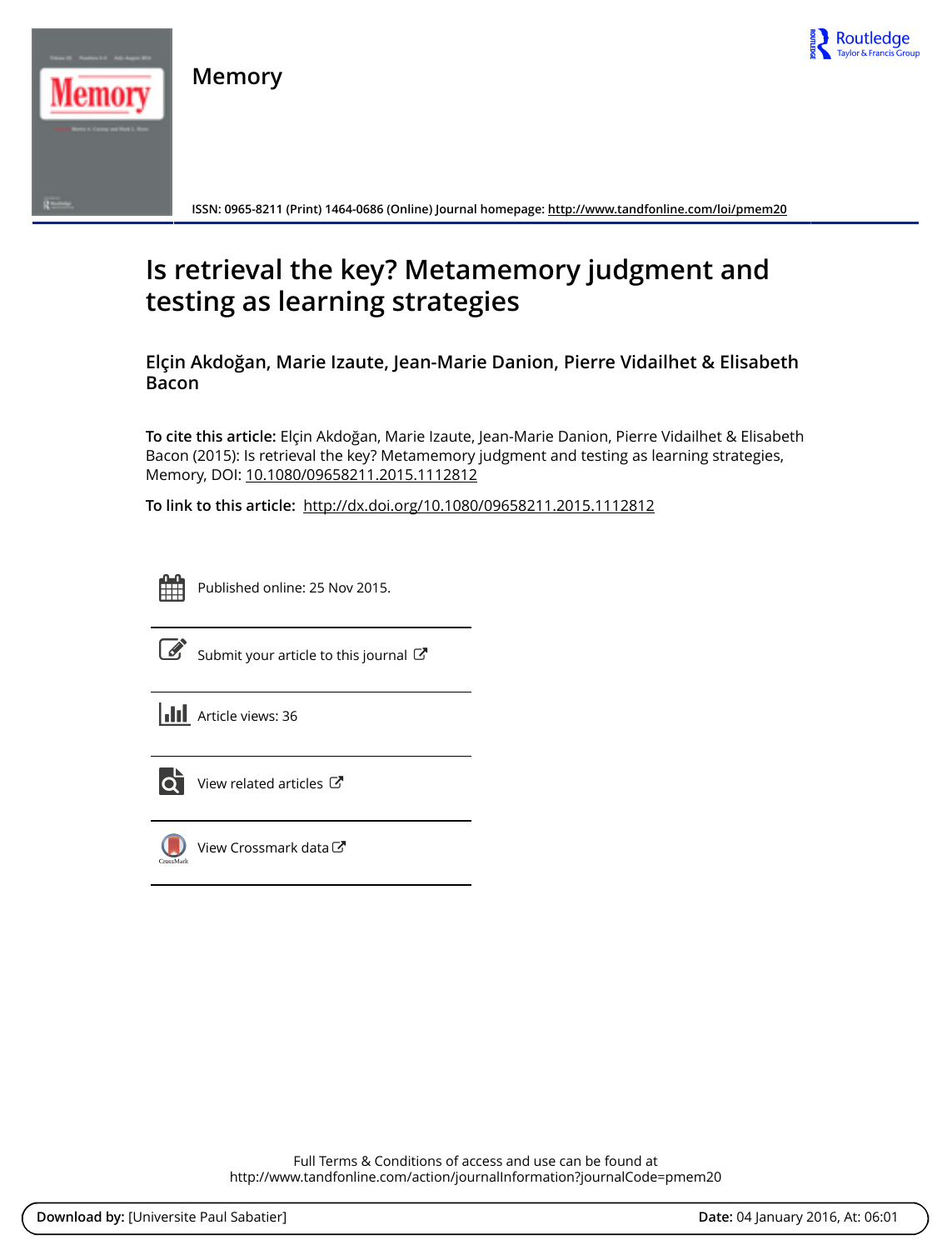## <span id="page-1-0"></span>Is retrieval the key? Metamemory judgment and testing as learning strategies

Elçin Akdoğan<sup>a</sup>, Marie Izaute<sup>b</sup>, Jean-Marie Danion<sup>a,c</sup>, Pierre Vidailhet<sup>a,c</sup> and Elisabeth Bacon<sup>a</sup>

<sup>a</sup>INSERM U-1114, Fédération de Médecine Translationnelle de Strasbourg (FMTS), University of Strasbourg, France; <sup>b</sup>LAPSCO, UMR CNRS 6024, Clermont University, Clermont Ferrand, France; <sup>c</sup>Psychiatry Department, University Hospital, Strasbourg, France

#### **ABSTRACT**

Re-reading is the most common learning strategy, albeit not a very efficient one. Testing is highly efficient, but not perceived by students as a learning strategy. Prospective judgmentof-learning (JOL) reflect the learner's impression of subsequently being able to retrieve the ongoing learning in a cued-recall task. Estimating JOL involves attempting to retrieve the information, as in testing. The few studies that have explored the potential mnemonic benefit of JOL have yielded contradictory results. Our aim was to compare JOL and testing with re-study and to examine the impact of these strategies according to the relative difficulty of the material (cue-target association strength) in two experiments. After a first encoding phase, participants re-studied, provided JOL, or took a test. Forty-eight hours later, they participated in a final cued-recall test, during which their confidence level judgments were collected. The main result was that delayed JOL behaved in the same way as testing, and both yielded better performances than re-study when material was of moderate difficulty. The easy or very difficult material revealed no differences between these strategies. JOL is proposed as an alternative to testing when faced with difficult material.

#### ARTICLE HISTORY

Received 22 October 2014 Accepted 21 October 2015

**KEYWORDS** Memory; metamemory; JOL; testing; metacognition

The majority of students spontaneously resort to rereading as their common learning strategy (Karpicke, Butler, & Roediger III, [2009](#page-6-0)). However, according to a review of the efficiency of learning techniques, re-reading is regarded as having "low utility" for learning, compared with the "high utility" of practice testing (Dunlosky, Rawson, Marsh, Nathan, & Willingham, [2013\)](#page-5-0).

The testing effect suggests "taking a test on material can have a greater positive effect on future retention of that material than spending an equivalent amount of time restudying the material" (Roediger III & Karpicke, [2006b,](#page-6-0) p. 181). The growing literature on the testing effect, which is regarded as more advantageous for long-term rather than short-term retention (Roediger III & Karpicke, [2006a;](#page-6-0) Toppino & Cohen, [2009;](#page-6-0) Wheeler, Ewers, & Buonanno, [2003](#page-6-0)), has repeatedly highlighted the technique's efficiency in both laboratory conditions (Carrier & Pashler, [1992](#page-5-0); Carpenter, Pashler, Wixted, & Vul, [2008;](#page-5-0) Roediger III & Karpicke, [2006a](#page-6-0); Wheeler et al., [2003](#page-6-0)), as well as real-world settings (Agarwal, Karpicke, Kang, Roediger III, & McDermott, [2008](#page-5-0); Larsen, Butler, & Roediger III, [2008\)](#page-6-0).

Surprisingly, in their article reviewing 10 learning techniques, Dunlosky et al. ([2013](#page-5-0)) omitted to evaluate the self-monitoring approach despite the fact that it "prescribes how people can regulate study across to-belearned materials in a manner that enhances the efficacy of learning" (Dunlosky et al., [2007](#page-5-0), p. 70). It is an approach where learners monitor which material has been learned, and which material has not been well learned. Following a learning session, the judgment-oflearning (JOL) reflects in particular the learner's impression of subsequently being able to retrieve the ongoing learning in a cued-recall task. Accurate monitoring signals one's ability to discriminate between those items that have been well learned and those that have not. The highest degree of accuracy is obtained with a delayed cue-only JOL (Dunlosky & Nelson, [1992](#page-5-0)). Delayed JOLs are JOLs expressed after a time-lag between the study and the JOL estimate. Cue-only JOLs are JOLs requested in the presence of the cue alone, rather than the cue and target together (Dunlosky & Nelson, [1992](#page-5-0); Kelemen & Weaver III, [1997](#page-6-0); Nelson & Dunlosky, [1991\)](#page-6-0). Delayed JOLs are accurate predictors of actual memory, and this type of monitoring has been used successfully to enhance learning when monitoring is followed by re-learning (Dunlosky et al., [2007](#page-5-0); Dunlosky, Hertzog, Kennedy, & Thiede, [2005](#page-5-0)).

According to Nelson and Dunlosky ([1991](#page-6-0)), prior to their introspective JOL assessment, participants attempt to retrieve the target answer. In other words, their judgment will be based on their ability to retrieve the target information. This behaviour is reported by the participants themselves. In the study conducted by Nelson and Dunlosky [\(1991](#page-6-0)), 19 of the 20 adults taking part reported having tried to recall the response when rating delayed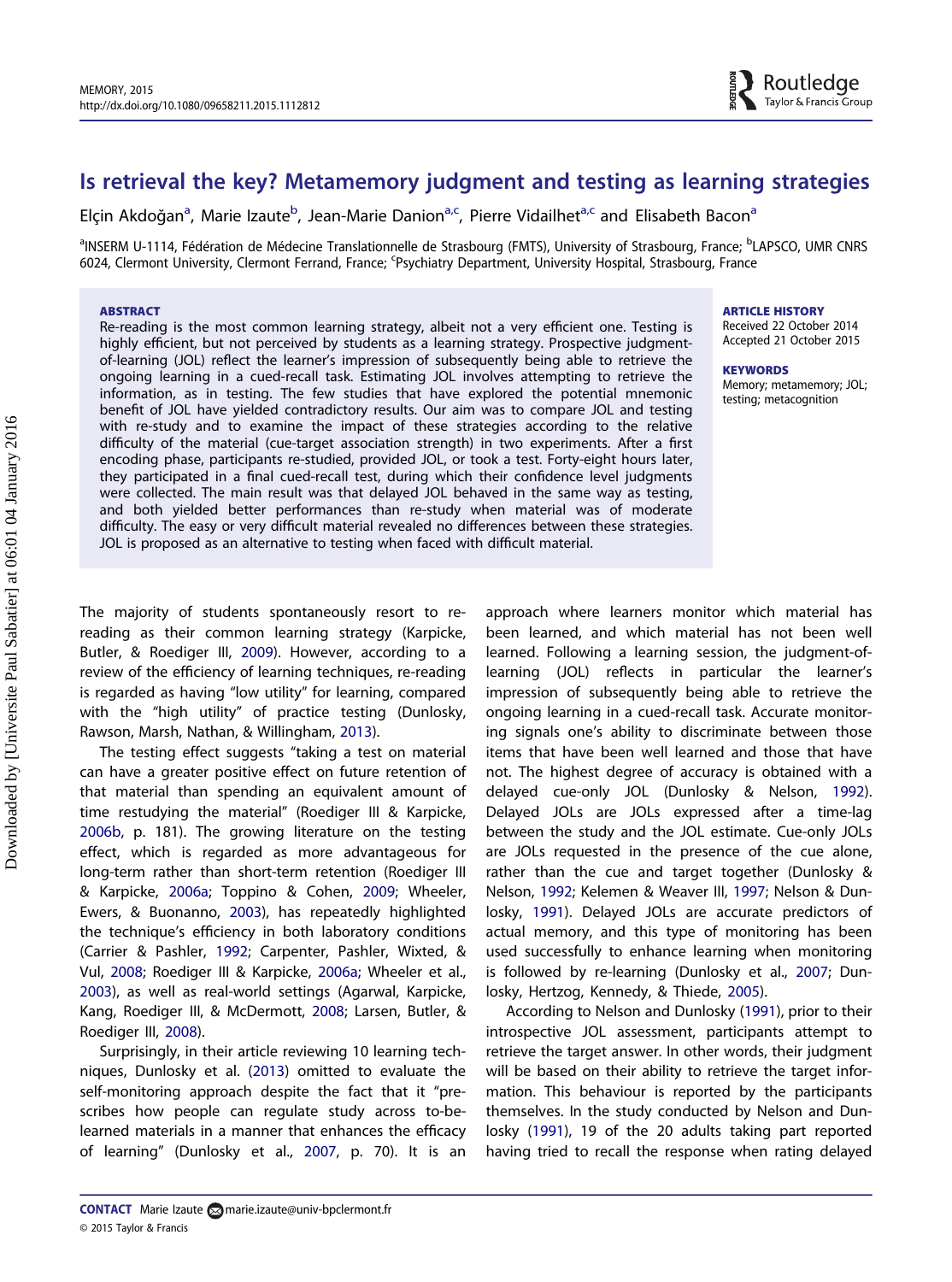<span id="page-2-0"></span>JOLs. This finding is also in line with the observation that a more accurate JOL is obtained when it is made in the presence of the cue alone rather than the word pair (Dunlosky & Nelson, [1992](#page-5-0)). When the cue is presented alone, the subject can attempt to retrieve the target, whereas when it is accompanied by the target, such an attempt is no longer feasible. Consequently, retrieval practice could be an underlying mechanism common to both the testing and delayed JOLs. Two recent studies looked at the potential memory benefits of JOL. In the first, the authors compared a sequence of four study sessions with a study-JOL-study-JOL sequence (Sundqvist, Todorov, Kubik, & Jönsson, [2012\)](#page-6-0). In the second study, the effect of four study-test sessions was compared with that of four study-JOL sessions (Jönsson, Hedner, & Olsson, [2012](#page-6-0)). In the final test, a week later, neither study observed any difference between the groups. The observation that JOL monitoring was no different to either re-study (Sundqvist et al., [2012\)](#page-6-0) or testing (Jönsson et al., [2012](#page-6-0)) is perplexing, since testing has consistently been shown to produce better performance than re-study (Roediger III & Karpicke, [2006b\)](#page-6-0). However, to the best of our knowledge, no study has directly compared delayed JOL and testing with a restudy condition.

Moreover, there is little information about the effectiveness of these strategies for material of different degrees of difficulty. The relative difficulty of retrieving information at the time of testing has been shown to be beneficial for later retrieval (Pyc & Rawson, [2009](#page-6-0); Roediger III & Karpicke, [2006b](#page-6-0)) and is known as the retrieval effort hypothesis, which postulates that the more effort put in at encoding, the greater the testing effect (Bjork, [1994](#page-5-0); Carpenter, [2009](#page-5-0); Pyc & Rawson, [2009](#page-6-0)). For this reason, we also manipulated the strength of the cue– target association. We assumed that a weaker cue– target association would lead participants to make more of an effort at encoding and would hence produce better learning efficiency.

The aim of this study was therefore to compare both delayed-JOL monitoring and testing with a re-study condition. If JOL monitoring involves an attempt to retrieve information before expressing a JOL, we should obtain memory performance similar to that obtained with testing. Also, insofar as testing repeatedly produces better performance than re-study, we predict that JOL monitoring should produce better performance than restudy. The strength of the cue–target association was strong associates and weak associates for the first experiment and weak associates and non-associates for the second experiment. To gain some insight into the quality of participants' memory performance assessment following each strategy, we also collected their own retrospective assessment of how confident they were of their answers after the final memory test.

In keeping with the known, long-term benefits of the testing effect (Roediger III & Butler, [2011;](#page-6-0) Toppino & Cohen, [2009](#page-6-0)), we opted for a retention interval of 48 hours.

## Experiment 1

## Material and methods

#### **Participants**

A total of 111 undergraduates at Clermont-Ferrand University were required to take part in this experiment as part of their course. They were randomly assigned to one of the three experimental conditions and tested in small groups of five or six.

## **Material**

Items were chosen from a French database of word association norms established for 366 concrete object names (Ferrand & Alario, [1998\)](#page-5-0). The items to be learned consisted of 60 word pairs, half with a strong association (rocket–space) with a 45.9% mean probability of producing the target when given the cue, and half with a weak association (lettuce–rabbit) with an average cue-to-target strength of 3.1%.

#### Procedure

Each participant was given a booklet containing the relevant pages about each condition: re-study, single delayed JOL, or testing. They were informed that the task included a total of 60 word pairs (cue–target) and instructed to study all the word pairs with a view to being able to recall the second word (target) when cued with the first (cue) in the final test, two days later. The order in which the word pairs appeared was randomised for each new presentation. The encoding phase was common to all three conditions. Each word pair was projected onto a screen for 5 seconds and, after a 1.5 seconds blank screen, was followed by the next pair. There was then a 4-minute interval which was filled with a non-verbal distraction task. In the re-study condition, word pairs were presented for a second time. In the testing and delayed-JOL conditions and also in the final test, each cue word was presented by itself for 5 seconds, with a 3 seconds blank screen separating one cue word from the next. The extra time (1.5 seconds) compared to a (re)learning condition was provided to allow participants to write down either the JOL (delayed-JOLs condition) or the recall attempt (testing condition). In the delayed-JOL condition, participants were asked to rate their JOLs on a scale of 0–100% with increments of 20%. Their rating was to reflect how confident they felt about recalling the second word of each pair when prompted with the first one. In the testing condition, they had to write down the target word if they knew it. In the final test, they were provided with the cue and asked to recall the target; then they were asked to judge how confident they were in each of the answers they had given.

## Results and discussion

An alpha level of .05 was used. Effect sizes are denoted by partial eta squared  $(\eta_{\rm p}^2)$  for analysis of variances (ANOVAs),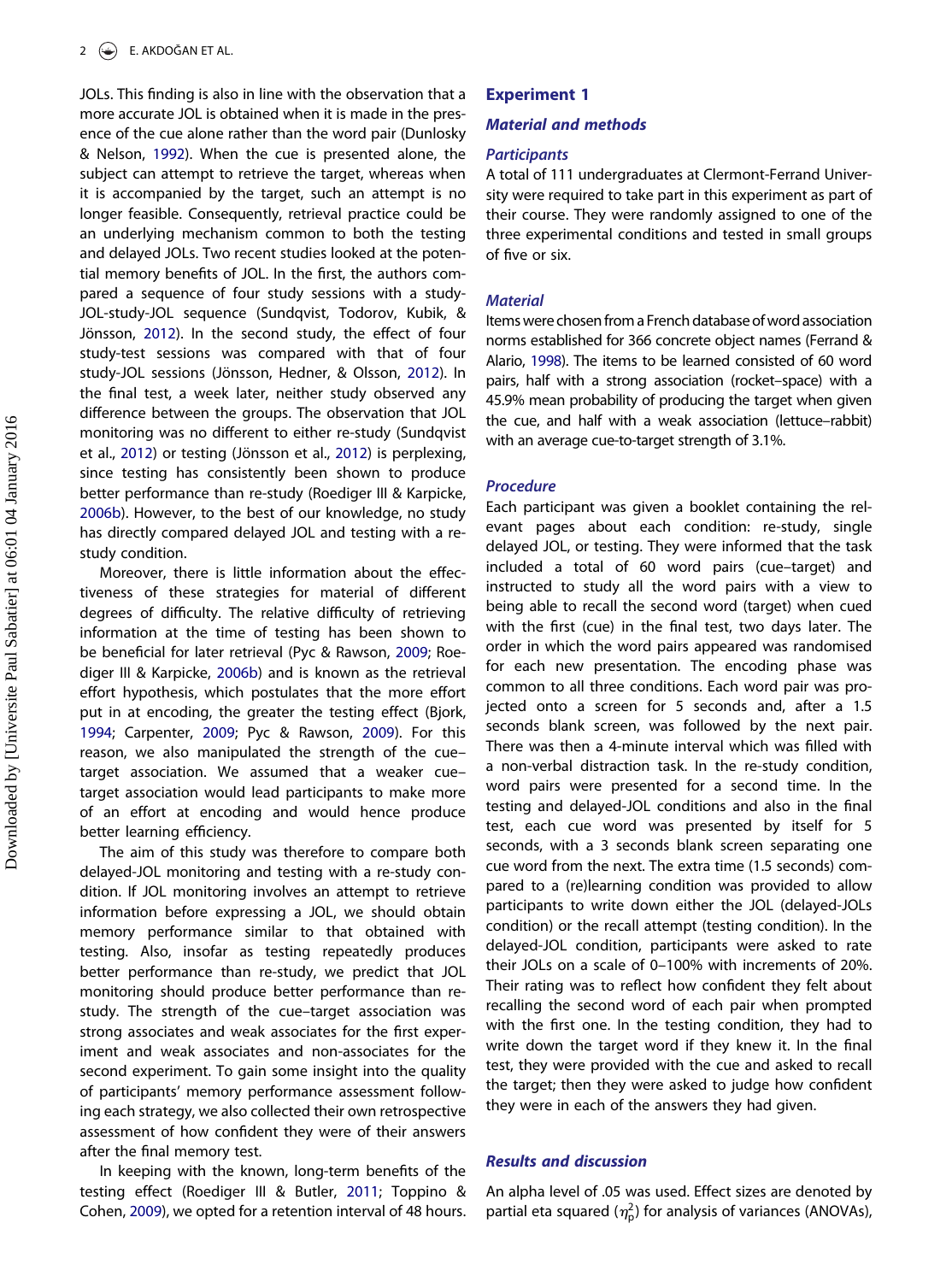<span id="page-3-0"></span>Cohen's d (d) for the comparisons; a posteriori comparisons were done with corrected Bonferroni tests.

## **Recall**

Below, we start by reporting the first recall for the testing condition and then the recall performances in the final tests for all conditions.

## First recall for testing

A univariate ANOVA was carried out on the first recall performances in the Testing condition. The strong associates produced more correct answers  $(M = 77.4, SD = 17.2)$  than the weak associates ( $M = 59.5$ , SD = 21.3),  $F(1, 66) = 14.5$ ,  $MSE = 376.8, p < .001, \eta_{p}^{2} = .18.$ 

#### Final test

A two-way ANOVA, Condition  $(3) \times$  Association (2), was carried out on recall performance, with condition as a between-participant factor and association as a within-participant factor. The analysis yielded a significant effect for condition  $F(2, 108) = 5.1$ , MSE = 546.1,  $p < .01$ ,  $\eta_p^2 = .09$ , for association,  $F(1, 108) = 391.4$ , MSE = 92.9,  $p < .001$ ,  $\eta_p^2$ = .78, as well as a significant interaction  $F(1, 108) = 5.5$ ,  $MSE = 92.9$ ,  $p = .005$ ,  $\eta_p^2 = .09$  (see [Table 1](#page-4-0)). Participants gave a higher percentage of correct answers with strong associates ( $M = 76.5$ , SD = 14.5) than weak associates ( $M =$ 50.9,  $SD = 21.8$ ). Regarding weak associates, the percentages of correct answers for the testing condition ( $M =$ 58.3,  $SD = 22.8$ ) and delayed-JOL condition ( $M = 53.5$ , SD  $= 19.2$ ),  $d = .23$ , were not different. However, both the delayed-JOL condition,  $p < .001$ ,  $d = .79$ , and testing condition,  $p < .05$ ,  $d = .62$ , yielded higher percentages of correct answers than the re-study condition  $(M = 41.2, SD)$  $= 20.6$ ). There was no significant difference between conditions in terms of the correct answers with strong associates (testing,  $M = 80.4$ , SD = 15.8, delayed JOL,  $M = 76.7$ , SD  $= 13.2$ , and re-study,  $M = 72.9$ , SD = 14.1). So the memory performances following delayed JOL, and testing conditions produced better performances than the re-study condition, but only for items with weak cue-to-target association strength, that is, difficult items.

## JOL and recall for monitoring condition

Mean predicted recall (JOL) and actual recall percentages as a function of strength of association were analysed in the delayed-JOL condition. In the procedure proposed by Koriat [\(1997\)](#page-6-0), estimates and memory performance are treated as a repeated factor (labelled measure). A twoway ANOVA, Measure (JOL vs. recall) × Association (strong vs. weak), yielded  $F(1, 39) = .2$ , MSE = 216.3,  $p = .7$ , ns,  $\eta_p^2$ = .004, for measure,  $F(1, 39) = 220.6$ , MSE = 10941.9, p < .001,  $\eta_{\rm p}^2 = .85$ , for association, and  $F(1, 39) = 41.7$ , MSE = 1756.9,  $p < .001$ ,  $\eta_p^2 = .52$ , for the interaction. JOLs were significantly higher ( $M = 59.2$ , SD = 15.4) than the percentage of correct answers ( $M = 53.5$ , SD = 19.2) for weak associates, whereas they were significantly lower ( $M = 69.1$ , SD = 13.7) than the percentage of correct answers  $(M = 76.7, SD =$ 13.2) for strong associates.

## Confidence level in the different learning conditions relative to semantic association

A two-way ANOVA, Condition  $(3)$  x Association  $(2)$ , on confidence level judgments yielded a main effect for condition,  $F(2, 108) = 9.5$ ,  $MSE = 3923$ ,  $p < .001$ , and for association,  $F(1, 108) = 24$ , MSE = 1351,  $p < .001$ . Relative to the testing condition ( $M = 79.7$ , SD = 13.0), participants were reliably less overconfident both for the delayed-JOL condition ( $M = 70.7$ , SD = 15.3) and for the re-study condition  $(M = 64.9, SD = 17.4)$ , both  $p < .001$ . Participants were reliably more confident for strong associates ( $M =$ 74.0, SD = 15.5) than for low associates  $(M = 69.0, SD =$ 17.0). The interaction was not reliable,  $F(2, 108) = 1.5$ ,  $MSE = 86, p = .2.$ 

The results of Experiment 1 revealed that both delayed JOL and testing had an advantage over re-learning as learning strategies, but that this advantage was restricted to moderately difficult material and not observed for easy material. However, a confounding factor was the extra time given for the JOLs and testing. Hence, Experiment 2 attempts to replicate the findings of Experiment 1 while equating the encoding time across conditions. We expected that the JOL condition and testing condition would still outperform relearning. Moreover, we wondered whether the retrieval effort hypothesis might have some limitations, and what would happen in the presence of some additional difficulty, that is, with very difficult material, in other words non-associated word pairs (Carpenter, [2009\)](#page-5-0). So difficulty was again manipulated, but weak- and non-associated pairs were used in Experiment 2.

## Experiment 2

## Material and methods

#### **Participants**

A total of 88 undergraduates at Clermont-Ferrand University were required to take part in this second experiment as part of their course. They were randomly assigned to one of the three experimental conditions.

## **Material**

Weakly associated items were the same as in Experiment 1. The other half of the items consisted of the same first words of the strongly associated items from Experiment 1 but with a second word not associated with the first one.

#### Procedure

The procedure was the same as in Experiment 1 with one exception. The encoding phase, JOL phase (delayed-JOL condition), testing phase, and cued-recall phase were common to all three conditions; more specifically, each word pair or cue word was projected onto a screen for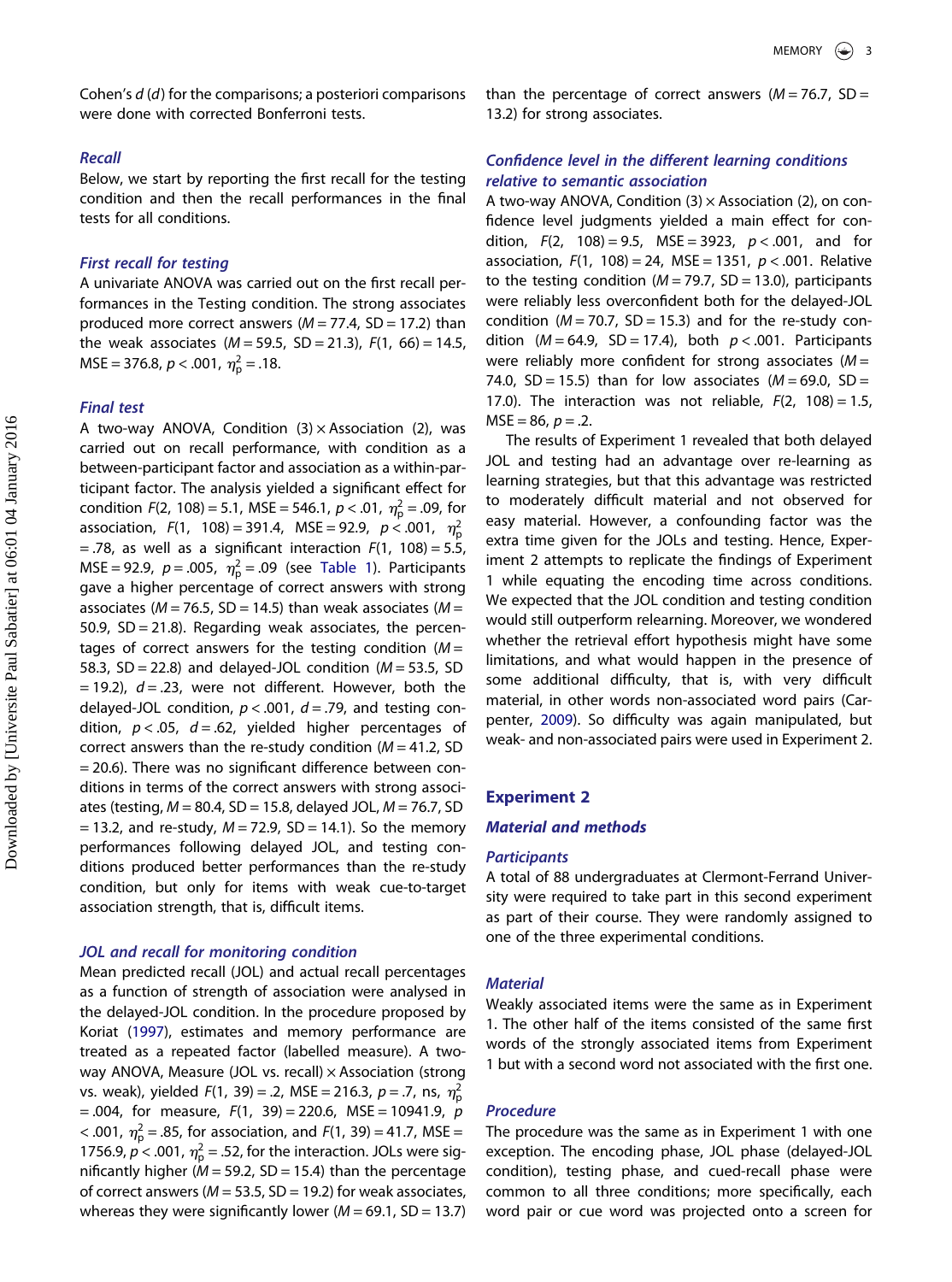<span id="page-4-0"></span>Table 1. Percentage of final recall and confidence level for all learning conditions (Testing, Delayed JOL, Re-study) and for association with strong and weak associates (standard deviations in parentheses) for Experiments 1 and 2.

|                                     | Testing     | Delayed JOL | Re-study    |
|-------------------------------------|-------------|-------------|-------------|
| Experiment 1                        |             |             |             |
| Correct answer                      |             |             |             |
| Strong associates                   | 80.4 (15.8) | 76.7 (13.2) | 72.9 (14.1) |
| Weak associates<br>Confidence level | 58.3 (22.8) | 53.5 (19.2) | 41.2 (20.6) |
| Strong associates                   | 81.1 (13.4) | 74.2 (13.2) | 67.4 (17.1) |
| Weak associates                     | 78.3 (12.6) | 67.1 (16.6) | 62.4 (17.6) |
| Experiment 2                        |             |             |             |
| Correct answer                      |             |             |             |
| Weak associates                     | 45.2 (16.2) | 43.3 (13.0) | 30.3 (19.6) |
| Non-associates                      | 14.4 (11.0) | 12.6(8.6)   | 9.4(6.1)    |

Note: Insofar as participants gave few answers in Experiment 2, we cannot calculate confidence level means (for non-associated words participants averaged near 10% of answers, corresponding to only three items).

5 seconds and, after a 3 seconds blank screen, was followed by the next pair.

### Results and discussion

#### Recall

## First recall for testing

A univariate ANOVA was carried out on the first recall performances in the Testing condition. There were more correct answers with the weak associates ( $M = 51.03$ , SD  $= 16.2$ ) than the non-associates ( $M = 22.2$ , SD = 13.25),  $F(1, 1)$ 56) = 55.1, MSE = 219.2,  $p < .001$ ,  $\eta_{\rm p}^2 = .49$ 

#### Final test

The two-way ANOVA, Condition  $(3) \times$  Association  $(2)$ , yielded  $F(2, 85) = 6.8$ , MSE = 253.5,  $p = .002$ ,  $\eta_{\text{p}}^2 = .14$ , for condition,  $F(1, 85) = 327.9$ , MSE = 100.9,  $p < .001$ ,  $\eta_p^2 = .8$ , for association, and  $F(1, 85) = 4.9$ , MSE = 100.9,  $p = .009$ ,  $\eta_{\rm p}^2$  = .1, for the interaction. Participants gave a higher percentage of correct answers with weak associates  $(M =$ 39.2, SD = 17.8) than non-associates ( $M = 12.0$ , SD = 8.9). Regarding weak associates, there was no difference in the percentage of correct answers between the testing condition ( $M = 45.2$ , SD = 16.2) and delayed-JOL condition  $(M = 43.3, SD = 13.0), d = .13.$  However, both the delayed JOL,  $p = .004$ ,  $d = .78$ , and testing,  $p < .001$ ,  $d = .82$ , conditions produced a higher percentage of correct answers than the re-study condition ( $M = 30.3$ , SD = 19.6). There was no significant difference between the conditions in terms of correct answers with non-associates (testing, M  $= 14.4$ , SD = 11, delayed JOL,  $M = 12.6$ , SD = 8.6, and restudy,  $M = 9.4$ , SD = 6.1). So, here again, the delayed JOL and testing conditions outperformed the re-study condition, but only for moderately difficult pairs.

## JOL and recall for monitoring condition

The two-way ANOVA, Measure (JOL vs. recall)  $\times$  Association (weak vs. non-), yielded  $F(1, 26) = 100.2$ , MSE = 96.4, p < .001,  $\eta_{\rm p}^2 = .8$ , for measure,  $F(1, 26) = 219.4$ , MSE = 109.5,  $p < .001$ ,  $\eta_{\rm p}^2 = .89$ , for association, and  $F(1, 26) = .95$ , MSE

= 23.8,  $p = .4$ , ns,  $\eta_{\rm p}^2 = .03$ , for the interaction. JOLs were significantly higher ( $M = 46.9$ , SD = 18.4) than the percentage of correct answers ( $M = 25.6$ , SD = 19.6).

## Confidence level

Insofar as participants gave few answers in Experiment 2 (for non-associated words they averaged 10% of answers, corresponding to only three items), confidence levels were considered unreliable.

## General discussion

The aim of this study was to use a very straightforward experimental paradigm to compare the learning efficiency of delayed JOL and testing with that of a re-study condition while manipulating the difficulty of the material to be learned. After an initial encoding phase with word pairs common to all conditions, participants were randomly assigned to one of the three conditions. In the delayed-JOL condition, they were asked to express an item-byitem JOL when prompted with the first word, in the testing condition, they had to retrieve the second word when prompted with the first one, and in the re-study condition they studied the material for a second time. The final memory assessment session took place 48 hours later. Experiment 1 compared strong with weak associates and Experiment 2 weak associates with non-associates. The main observation was that in both experiments the participants in the delayed-JOL and testing conditions outperformed the participants in the re-study condition. This was only the case, however, for items with weak cue-totarget association strength, that is, difficult items. No difference was observed between the three conditions as regards strong cue-to-target association strength, that is, easy items, or items without any association, that is, very difficult items. In these experiments then, the difference between the strategies emerges only when the item pairs are semantically related but only moderately so, such that some learning effort is required. The retrieval effort hypothesis (Carpenter, [2009](#page-5-0); Pyc & Rawson, [2009\)](#page-6-0) was initially proposed for the testing effect in terms of the degree of difficulty of the material to be learned/ retrieved but it also seems to apply to the delayed-JOL condition, suggesting that both testing and delayed JOL are more effortful than relearning. These findings are consistent with the hypothesis that suggests that retrieval practice underlies both the delayed-JOL and testing effects. Studies of the testing effect as an overt retrieval practice provide another example of that. In some of the studies, overt retrieval was compared with covert retrieval during which participants are asked to retrieve the answer mentally in their heads without actually producing it; this is similar to the hypothesised retrieval attempt made before expressing a JOL. The studies revealed a strong testing effect for both overt and covert retrieval practices (Carpenter et al., [2008\)](#page-5-0), but, in addition, recent studies have also found them to be equivalent in terms of their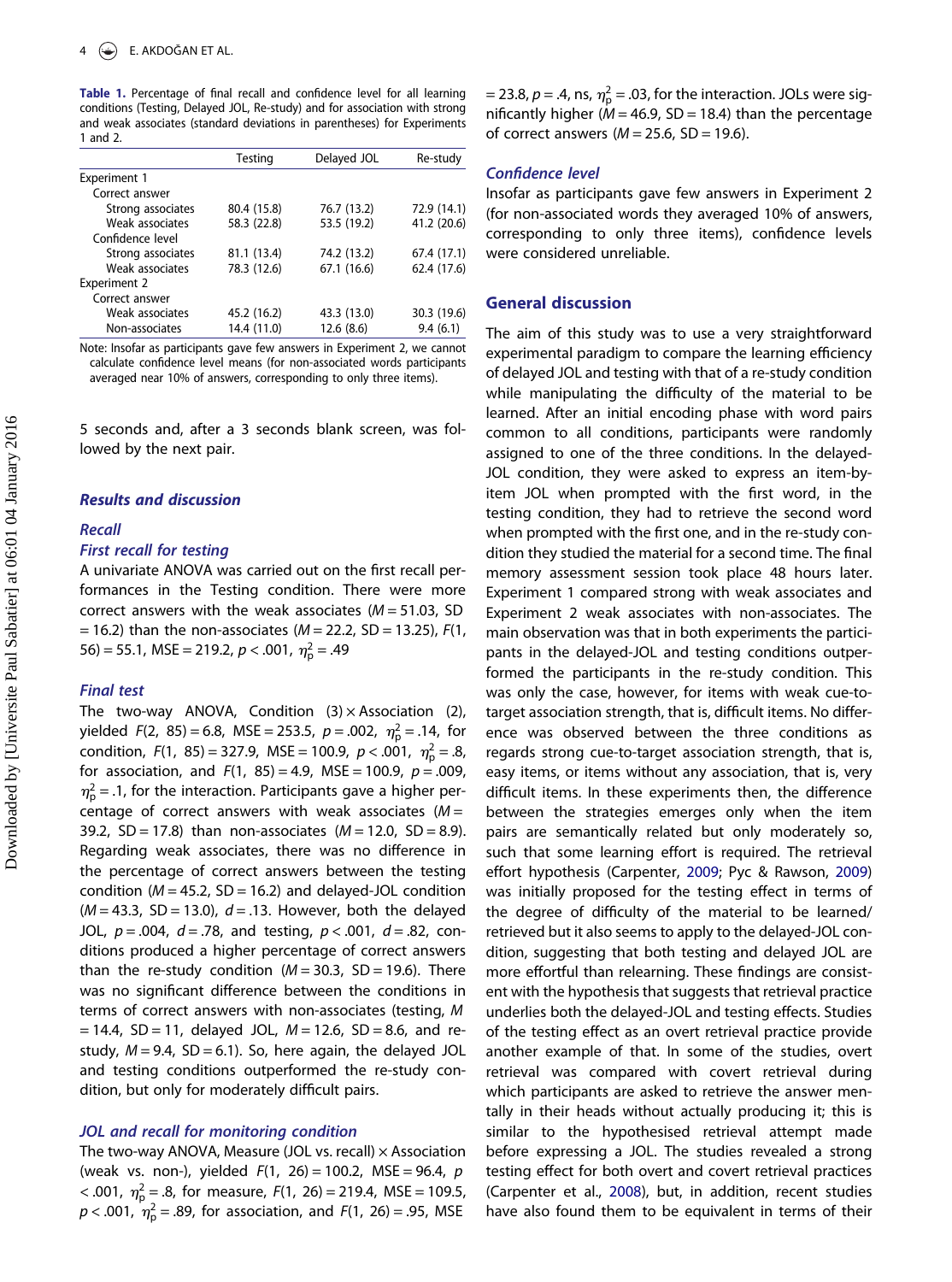<span id="page-5-0"></span>retention benefits (Putnam & Roediger III, [2013;](#page-6-0) Smith, Roediger III, & Karpicke, [2013\)](#page-6-0). Recent neuroimagery data also support the incorporation of retrieval processes in JOLs (Do Lam et al., 2012).

This effort on the part of learners seems to be efficient; however, only when the items are of moderate difficulty since we observed no difference between the three conditions with respect to word pairs with strong cue-totarget association strength, that is, the easy items. Moreover, the efficiency of the difficulty introduced in a given learning task by a given learning technique seems to have its limitations, insofar as for the non-associated pairs (very difficult), the added difficulty introduced by the testing or delayed JOL did not increase learning efficiency relative to re-learning. So, the retrieval effort hypothesis seems to have some limitations, given that when some extrinsic difficulty (to make a JOL or to relearn) was combined with an intrinsic high degree of difficulty (no association between cue and target) for the very difficult pairs the re-learning strategy did not show inferior performance. However, a possible floor effect cannot be ruled out, and one may ask whether additional JOL or testing trials might allow for better performances than additional re-learning sessions.

Accordingly, the specific efficiency patterns we observed with testing and delayed JOL could be the result of our manipulating cue-to-target strength, given that previous studies found no reliable difference between JOL and re-study (Sundqvist et al., [2012](#page-6-0)), or between JOL and testing (Jönsson et al., [2012](#page-6-0)).

To summarise, delayed JOL behaved in the same way as testing, and both yielded better performances than restudy when material was of moderate difficulty. As far as we know, this is the first time JOL monitoring has produced memory outcomes as efficient as testing when compared with the re-study condition and with respect to difficult material. A further interesting observation was that following a single learning phase a single JOL proved to be an efficient learning strategy, and one no different, statistically, from a single test session (Carpenter, 2009; Karpicke & Roediger III, [2007](#page-6-0)). For Experiment 1, JOL monitoring also produces a greater introspective sensitivity to difficulty. This condition could therefore make learners more aware of the relative difficulties of the material to be learned. Nevertheless, Kornell and Bjork ([2008\)](#page-6-0) observed that, using their JOL, participants could drop items from further re-study even if they felt they would not be able to retrieve it in a later test. Studies have reported that students adopt self-testing as a memory diagnostic tool rather than as a memory enhancement strategy (Hartwig & Dunlosky, 2012; Karpicke et al., [2009;](#page-6-0) Kornell & Son, [2009\)](#page-6-0). Taken together, our results show that JOL monitoring shows potential as an alternative to testing. Since it does not involve overt testing, it might also be perceived as less stressful (Beilock, 2008; Ryan & Ryan, [2005;](#page-6-0) Schmader, Johns, & Forbes, [2008\)](#page-6-0), and students might thus be more likely to adopt it as a learning strategy.

## Acknowledgement

The authors would like to thank Sarah Ehi, Graziella Fafournoux, Ninon Hussong, Vanessa Jalicon, and Lolita Lorgeray for their help with data collection, and Gillian Wakenhut for correcting our English.

## Disclosure statement

No potential conflict of interest was reported by the authors.

#### Funding

This research project received support funding from the Institut National de la Santé et de la Recherche Médicale (INSERM), the University Hospital of Strasbourg, Strasbourg University, the Centre National de la Recherche Scientifique (CNRS), and the Agence Nationale de la Recherche TDE EMCO 2011, Blaise Pascal University.

## References

- Agarwal, P. K., Karpicke, J. D., Kang, S. H. K., Roediger III, H. L., & McDermott, K. B. ([2008](#page-1-0)). Examining the testing effect with openand closed-book tests. Applied Cognitive Psychology, 22(7), 861– 876. [doi:10.1002/acp.1391](http://dx.doi.org/10.1002/acp.1391)
- Beilock, S. L. (2008). Math performance in stressful situations. Current Directions in Psychological Science, 17(5), 339–343. [doi:10.1111/j.](http://dx.doi.org/10.1111/j.1467-8721.2008.00602.x) [1467-8721.2008.00602.x](http://dx.doi.org/10.1111/j.1467-8721.2008.00602.x)
- Bjork, R. A. ([1994\)](#page-2-0). Memory and metamemory considerations in the training of human beings. In J. Metcalfe & A. Shimamura (Eds.), Metacognition: Knowing about knowing (pp. 185–205). Cambridge: MIT Press.
- Carpenter, S. K. [\(2009\)](#page-2-0). Cue strength as a moderator of the testing effect: The benefits of elaborative retrieval. Journal of Experimental Psychology. Learning, Memory, and Cognition, 35(6), 1563–1569. [doi:10.1037/a0017021](http://dx.doi.org/10.1037/a0017021)
- Carpenter, S. K., Pashler, H., Wixted, J. T., & Vul, E. [\(2008\)](#page-1-0). The effects of tests on learning and forgetting. Memory & Cognition, 36(2), 438– 448.
- Carrier, M., & Pashler, H. ([1992](#page-1-0)). The influence of retrieval on retention. Memory & Cognition, 20(6), 633–642.
- Do Lam, A. T. A., Axmacher, N., Fell, J., Staresina, B. P., Gauggel, S., Wagner, T., ... Weis, S. (2012). Monitoring the mind: The neurocognitive correlates of metamemory. PLoS ONE, 7(1), e30009. [doi:10.](http://dx.doi.org/10.1371/journal.pone.0030009) [1371/journal.pone.0030009](http://dx.doi.org/10.1371/journal.pone.0030009)
- Dunlosky, J., Cavallini, E., Roth, H., McGuire, C. L., Vecchi, T., & Hertzog, C. ([2007\)](#page-1-0). Do self-monitoring interventions improve older adult learning? The Journals of Gerontology. Series B, Psychological Sciences and Social Sciences, 62 (Spec No 1), 70–76.
- Dunlosky, J., Hertzog, C., Kennedy, M. R. T., & Thiede, K. W. [\(2005](#page-1-0)). The self-monitoring approach for effective learning. Cognitive Technology, 10, 4–11.
- Dunlosky, J., & Nelson, T. O. [\(1992\)](#page-1-0). Importance of the kind of cue for judgments of learning (JOL) and the delayed-JOL effect. Memory & Cognition, 20(4), 374–380. [doi:10.3758/BF03210921](http://dx.doi.org/10.3758/BF03210921)
- Dunlosky, J., Rawson, K. A., Marsh, E. J., Nathan, M. J., & Willingham, D. T. ([2013\)](#page-1-0). Improving students' learning and comprehension: Promising directions from cognitive and educational psychology. Psychological Science in the Public Interest, 14(1), 4–58. [doi:10.](http://dx.doi.org/10.1177/1529100612453266) [1177/1529100612453266](http://dx.doi.org/10.1177/1529100612453266)
- Ferrand, L., & Alario, F.-X. ([1998](#page-2-0)). Normes d'associations verbales pour 366 noms d'objets concrets. L'année Psychologique, 98(4), 659–709. [doi:10.3406/psy.1998.28564](http://dx.doi.org/10.3406/psy.1998.28564)
- Hartwig, M. K., & Dunlosky, J. (2012). Study strategies of college students: Are self-testing and sheduling related to achievement? Psychonomic Bulletin & Review, 19, 126–134. [doi:10.3758/s13423-](http://dx.doi.org/10.3758/s13423-011-0181-y) [011-0181-y](http://dx.doi.org/10.3758/s13423-011-0181-y)